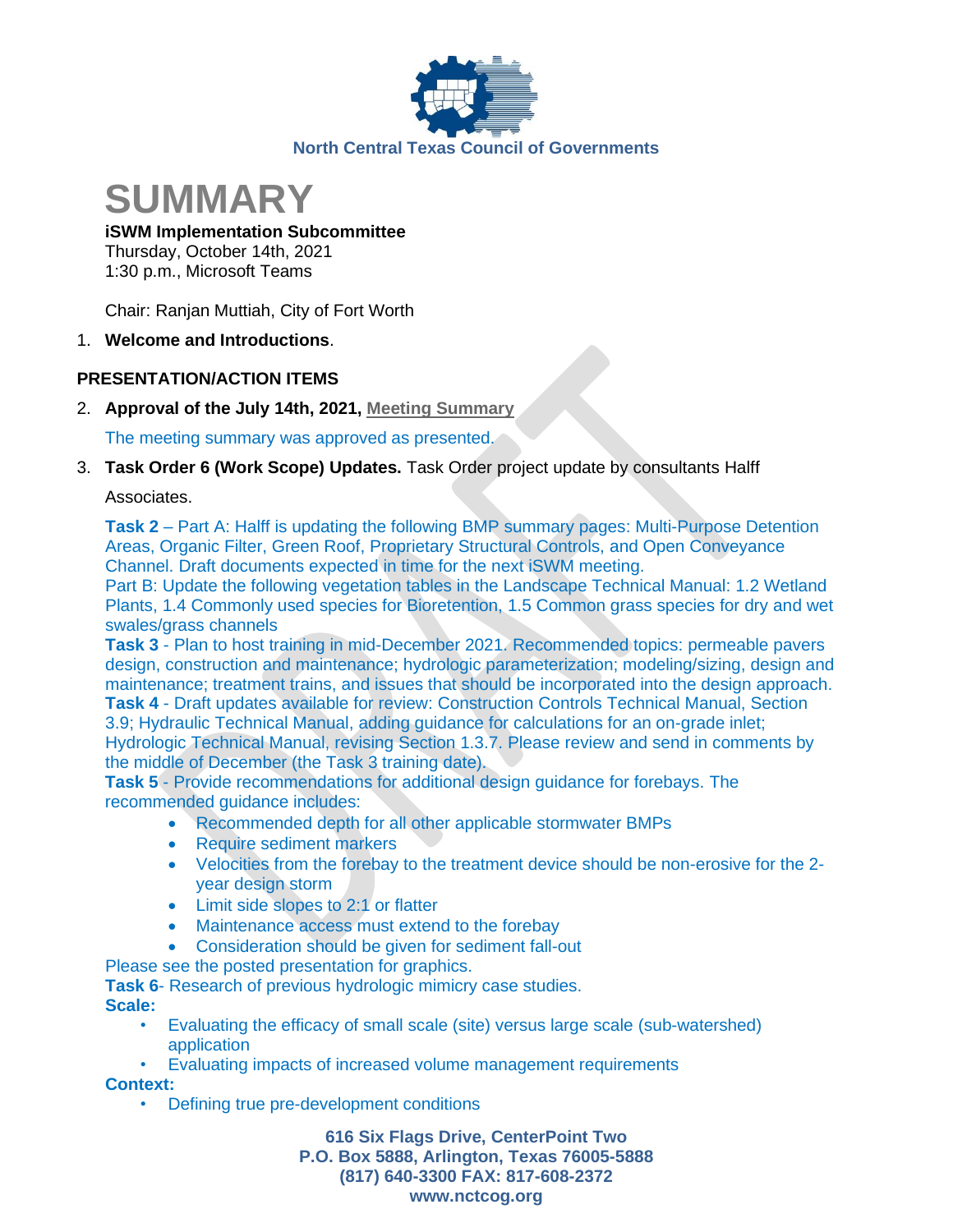

## **North Central Texas Council of Governments**

- Agricultural vs. Natural
- Redevelopment scenarios
- Restoring pre-development ecosystems

#### **Feedback:**

• Review and comments needed for draft memorandum (Late November)

#### **Task 8** – Review existing data from previous projects for the economic benefits of iSWM.

- Focus on non-technical document to inform regional leadership
- Emphasize holistic impacts long term for different scales of implementation stressing value of full regional participation
- Include commentary and summarized case studies from participating communities

## 4. **Discuss iSWM Outcome 17 (Water Quality) Process** Staff will update the Subcommittee on

the status of this task.

Staff and a volunteer subcommittee met in August to discuss possible options for moving forward. Volunteer members recommended asking the consultants, Halff Associates, to review and come up with one or two options for their review. Halff has been reviewing options and will bring potential language forward to the volunteer members for discussion and review.

## **INFORMATION ITEMS**

5. **Regional Public Works Program Update.** NCTCOG staff will update IIS on the FY21 Regional

Public Works Program.

[Sustainable Public Rights-of-Way Subcommittee](https://www.nctcog.org/envir/committees/public-works-council/sustainable-public-rights-of-way-subcommittee) (SPROW), October 12, 1:30 p.m. SPROW met with private utility representatives to write BMPs for the Utility Coordination chapter of the BMP Guidebook.

[Standard Drawings Subcommittee,](https://www.nctcog.org/envir/committees/public-works-council/standard-drawings-subcommittee) November 15, at 10 a.m.

The subcommittee will began reviewing Division 5000: Wastewater Collection. The Trash Rack drawing from the September meeting will be discussed.

[Public Works Council](https://www.nctcog.org/envir/committees/public-works-council) (PWC), November 18th at 9:30 a.m.

The Council will announce new Council members, the FY22 Work Program, and discuss the cost shares that were mailed out to all member cities.

Upcoming training and events:

• New Inspector Training, TBD

**616 Six Flags Drive, CenterPoint Two P.O. Box 5888, Arlington, Texas 76005-5888 (817) 640-3300 FAX: 817-608-2372 www.nctcog.org**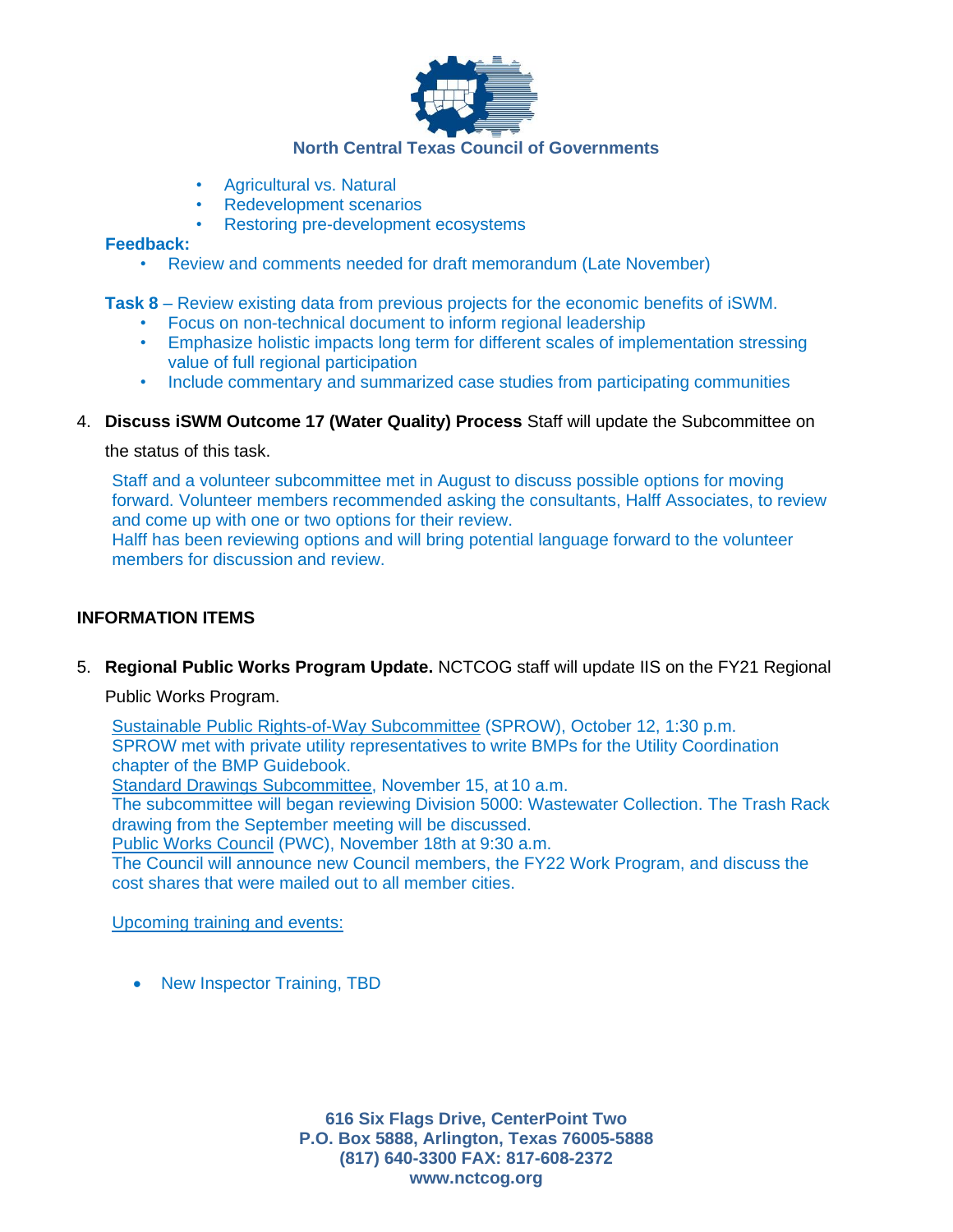

For more information on the Public Works program, please contact Olivia Kale at okale@nctcog.org or (817) 695-9213.

## **OTHER BUSINESS AND ROUNDTABLE DISCUSSION**

#### 6. **Upcoming Events and Conferences.**

• International Erosion Control Association (IECA) Texas Regional Conference, October 19th – 20th, San Antonio

Link to register - <https://form.jotform.com/211583642067153>

- [American Meteorological Society Annual Meeting](https://annual.ametsoc.org/index.cfm/2022/) January 23-27, 2022 in Houston, Texas Hybrid option available at [registration](https://annual.ametsoc.org/index.cfm/2022/registration/)
- 7. Future Agenda Items and Roundtable Discussion.

Upcoming NCTCOG Meetings Public Works Council Sustainable Public Rights of Way, December 14, 2021 Public Works Council Meeting, November 18, 2021 Public Works Council Standard Drawings Subcommittee, November 15, 2021 Regional Stormwater Management Coordinating Council, November 17, 2021

8. **Schedule for the Next iSWM Meeting**. The next meeting is scheduled for January 12, 2022.

**Adjournment**

If you have any questions regarding the meeting or agenda items, please contact Casey Cannon by phone at (817) 608-2323 or by email at [ccannon@nctcog.org.](mailto:ccannon@nctcog.org) If you plan to attend this public meeting and have a disability that requires special arrangements at the meeting, please contact Barbara Bradford by phone at (817) 695-9231 or by email at bbradford@nctcog.org, 72 hours in advance of the meeting. Reasonable accommodations will be made to assist your needs.

> **616 Six Flags Drive, CenterPoint Two P.O. Box 5888, Arlington, Texas 76005-5888 (817) 640-3300 FAX: 817-608-2372 www.nctcog.org**